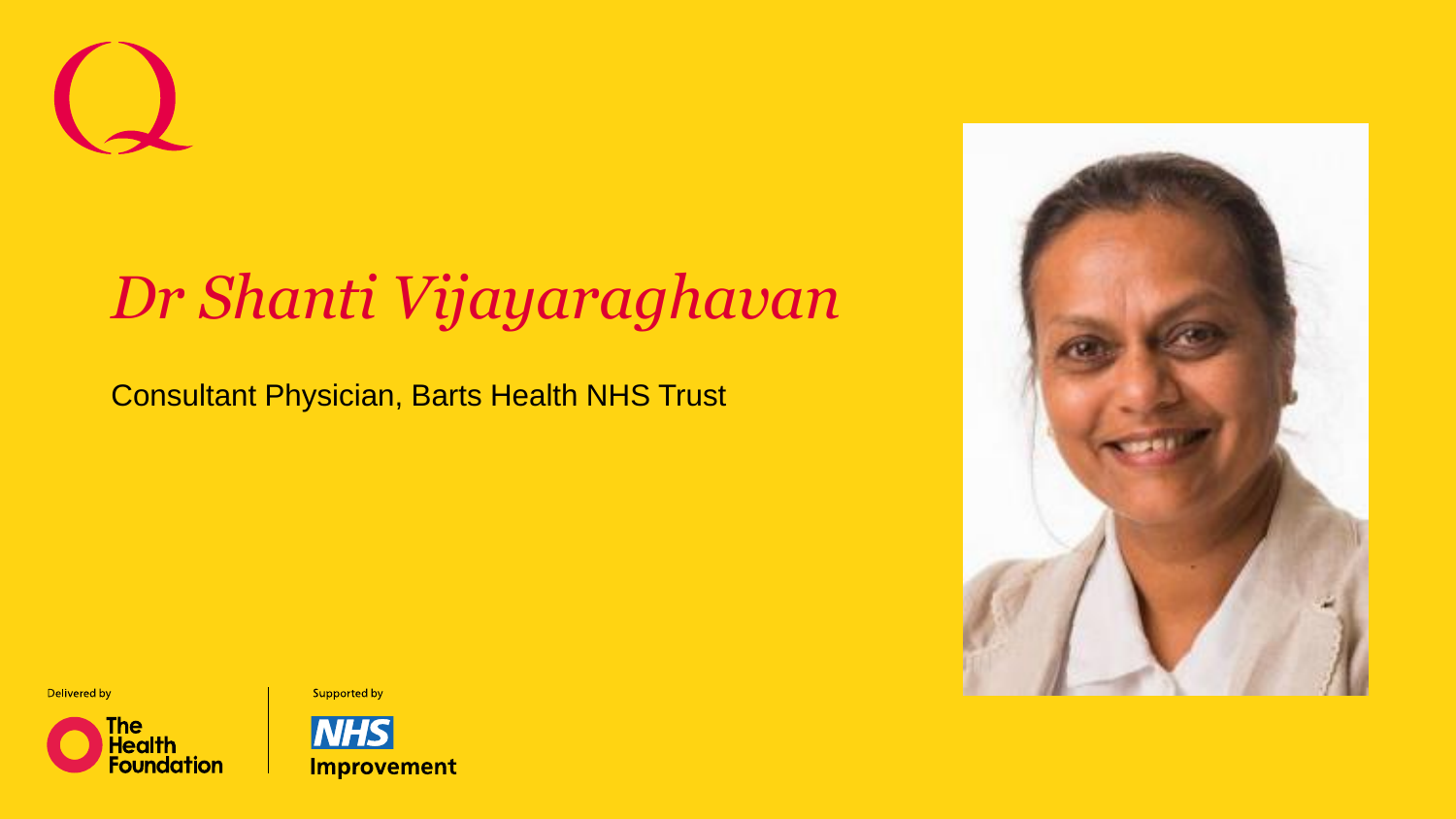#VideoConsultations



# Scaling Up Online Appointments



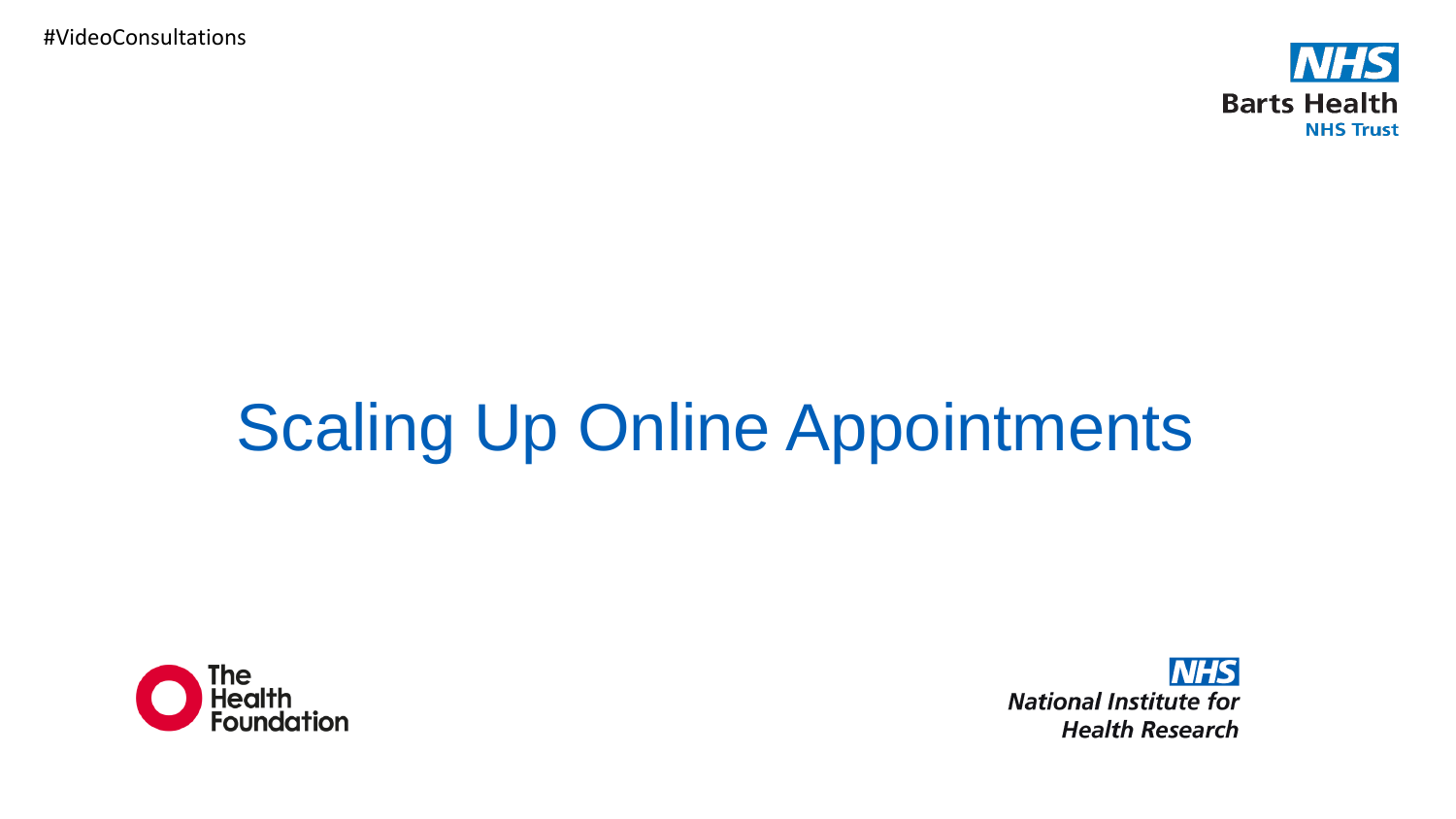## **The Setting**





### **Borough of Newham (GLA data)**

- Approx. 332,600 (2015)
- Approx. 70% from BME groups (South Asian ethnic groups being 33%)
- 6<sup>th</sup> most deprived borough in England
- Approx. 40% aged 25 and under (compared to 30% for London)
- Alarming rise in diabetes in the young, mainly associated with obesity
- Diabetes prevalence 10.4%, 2015 (compared to  $7.6\%$  for UK), NDIS 2010 prevalence model.

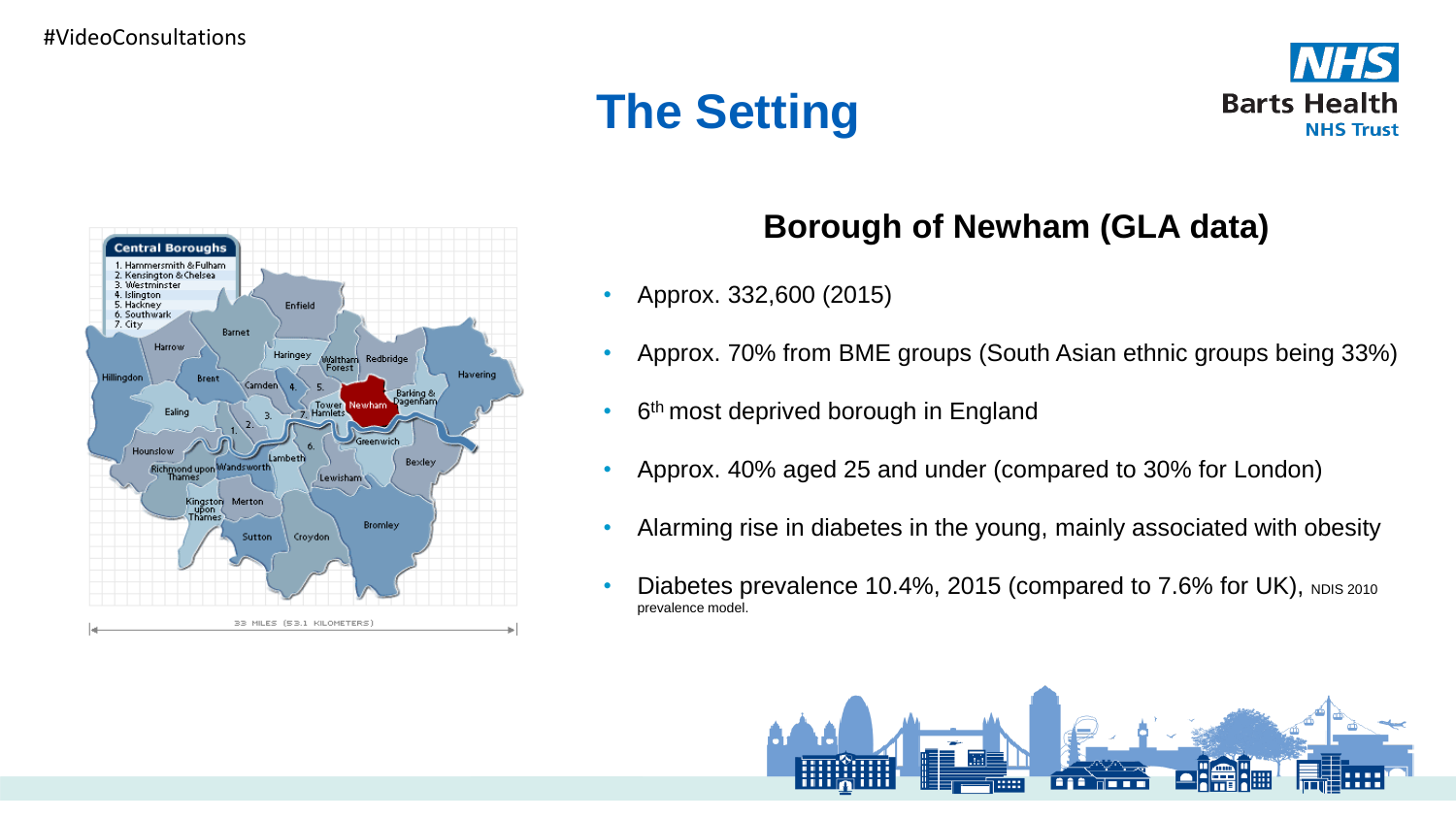## **The Problem**

Newham Diabetes service exemplifies challenges within the NHS:

- Rising demand on services: estimated rise 13.5% in 2030
- Pressure to cut costs/ improve efficiency
- Inflexible and inaccessible services
- High non attendance rates: e.g. approx 50% in the Young Adult clinic
- Poor patient self-management, related to poor engagement with service and lack of flexibility of services (Local MORI survey '09)
- Poor health outcomes e.g.
	- Repeat admissions via the emergency department, particularly for young adults
	- Increased complications cardiac, renal, foot disease
	- Poor pre-pregnancy care, late booking into antenatal services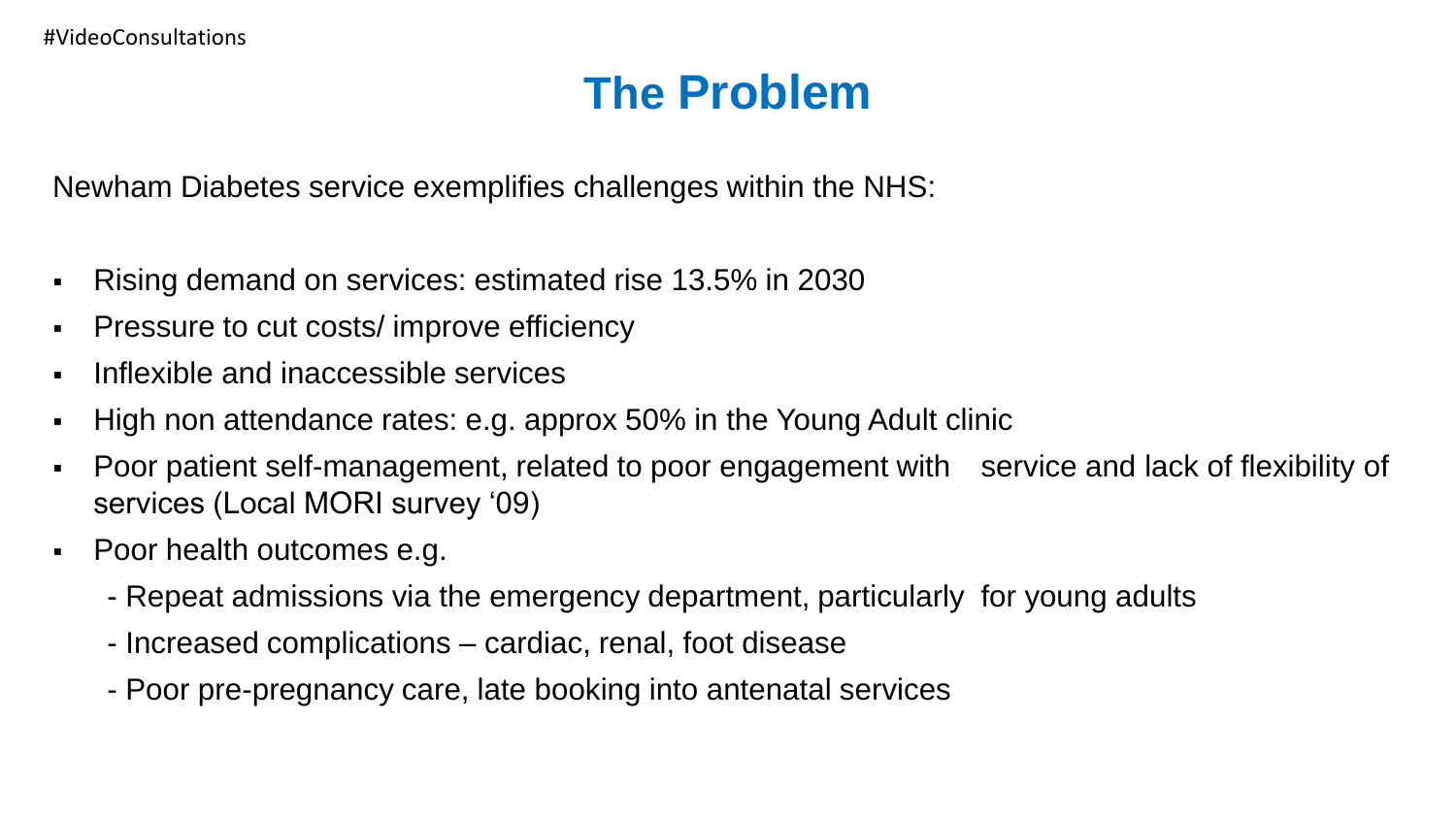DAWN

VOCAL

**Scaling** 

Up

## **What have we done so far**



•Diabetes Appointments via Webcam in Newham, Health Foundation (SHINE) 2011-2012

- *Focus: examining the scope and feasibility of web-based diabetes care*
	- •Diabetes Review, Engagement & Management via Skype, Health Foundation 2013-2015
- DREAMS • *Focus: changing the nature of a follow up appointment in diabetes*

• Virtual Online Consultations-Advantages and Limitations, NIHR 2015-2017

• *Focus: examining micro (consultation), meso (organisational), and macro (policy) levels*

• Scaling up virtual consultations across the NHS – implementing, evaluating and sustaining improvements (2017 – 2020). Health Foundation.

• *Focus: Virtual Consultation Unit at Barts Health, roll out locally and nationally, engage with national level decision makers*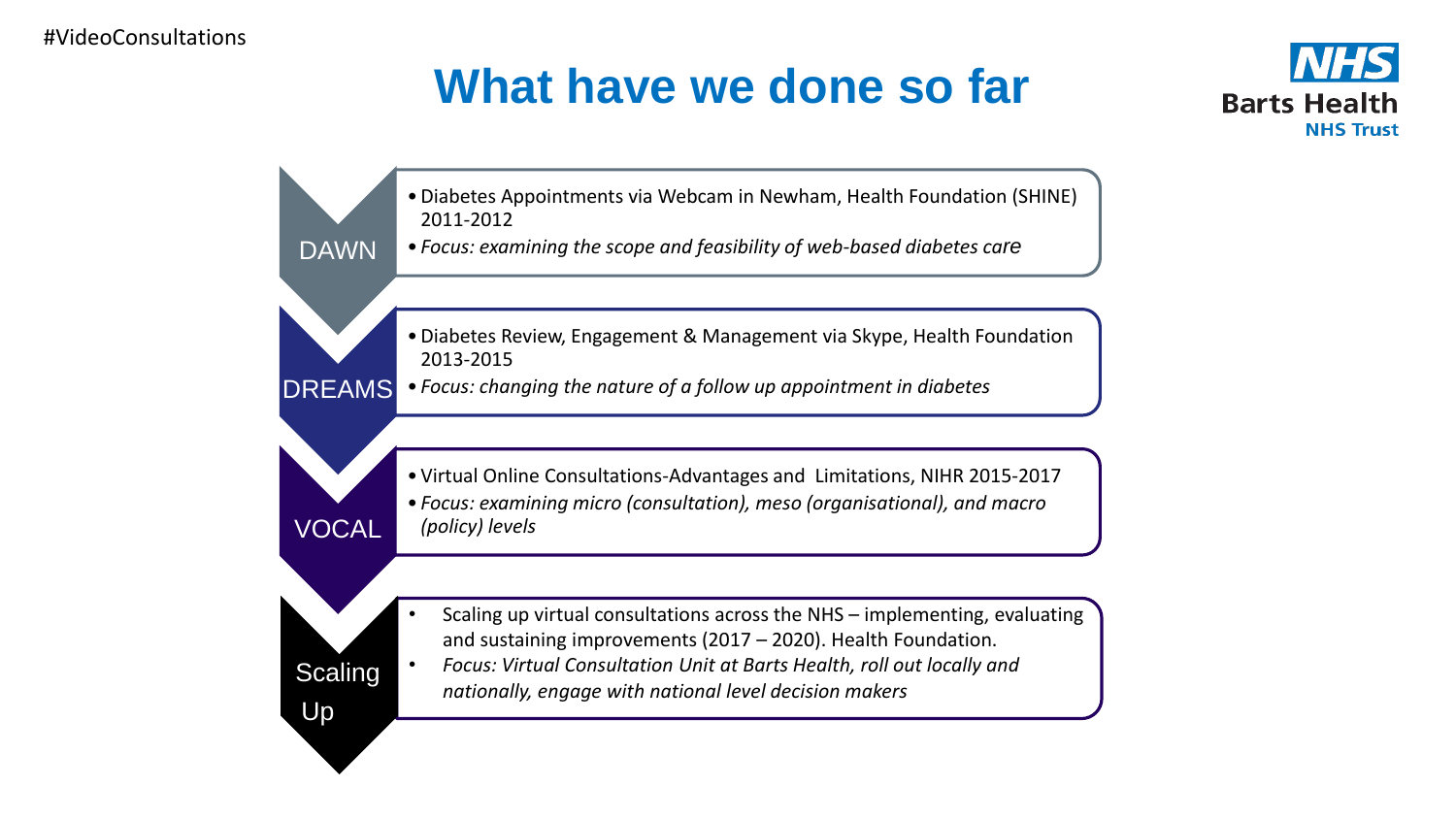## **DAWN and DREAMS Findings**



### **Recruitment**

- 'Clinically unsuitable' (need physical examination, complex comorbidity, lack of relationship) approx. 20%
- 62% of those considered suitable agreed to participate
- Over 120 Skype users
- Ages of those who agreed to participate:

| <b>Patient ages</b> | % agreed |
|---------------------|----------|
| Under 50            | 82%      |
| $50 - 59$           | 64%      |
| 60-69               | 29%      |
| 70-79               | 11%      |
| Total               | 62%      |

Main reasons for NOT participating were: no access to the internet at home (52%), 'prefer face to face contact' (18.5%), not confident with the internet/computer (9%)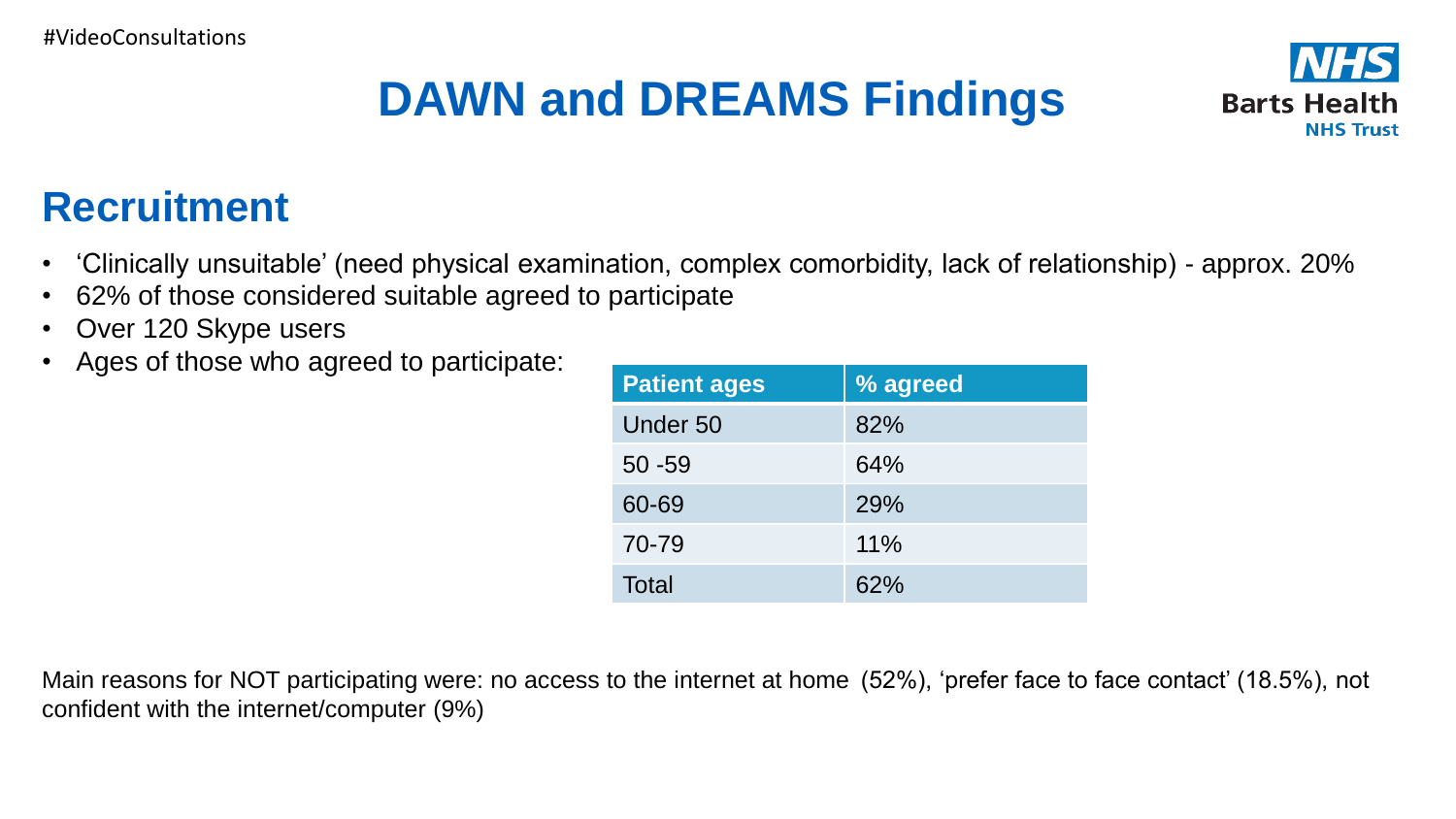## **'Do Not Attend' (DNA) rates**



| <b>Appointment type</b>    | <b>Number</b><br>appointments | <b>Average DNA rate</b> |
|----------------------------|-------------------------------|-------------------------|
| Face to face and<br>webcam | 1644                          | 28%                     |
| Webcam                     | 480                           | 13%                     |

Plus, extra 152 'patient initiated' appointments (by the nurse). DNA rate zero!

### **Duration of appointments**

| <b>Appointment type</b>              | Mean duration  |
|--------------------------------------|----------------|
| Face to face with consultant / nurse | $25 - 30$ mins |
| Webcam with consultant / nurse       | 9 mins         |

NB: Clinical case mix different face to face

Increased productivity of 22% (average extra 2 patients) in consultant clinics and 28% in nurse clinics.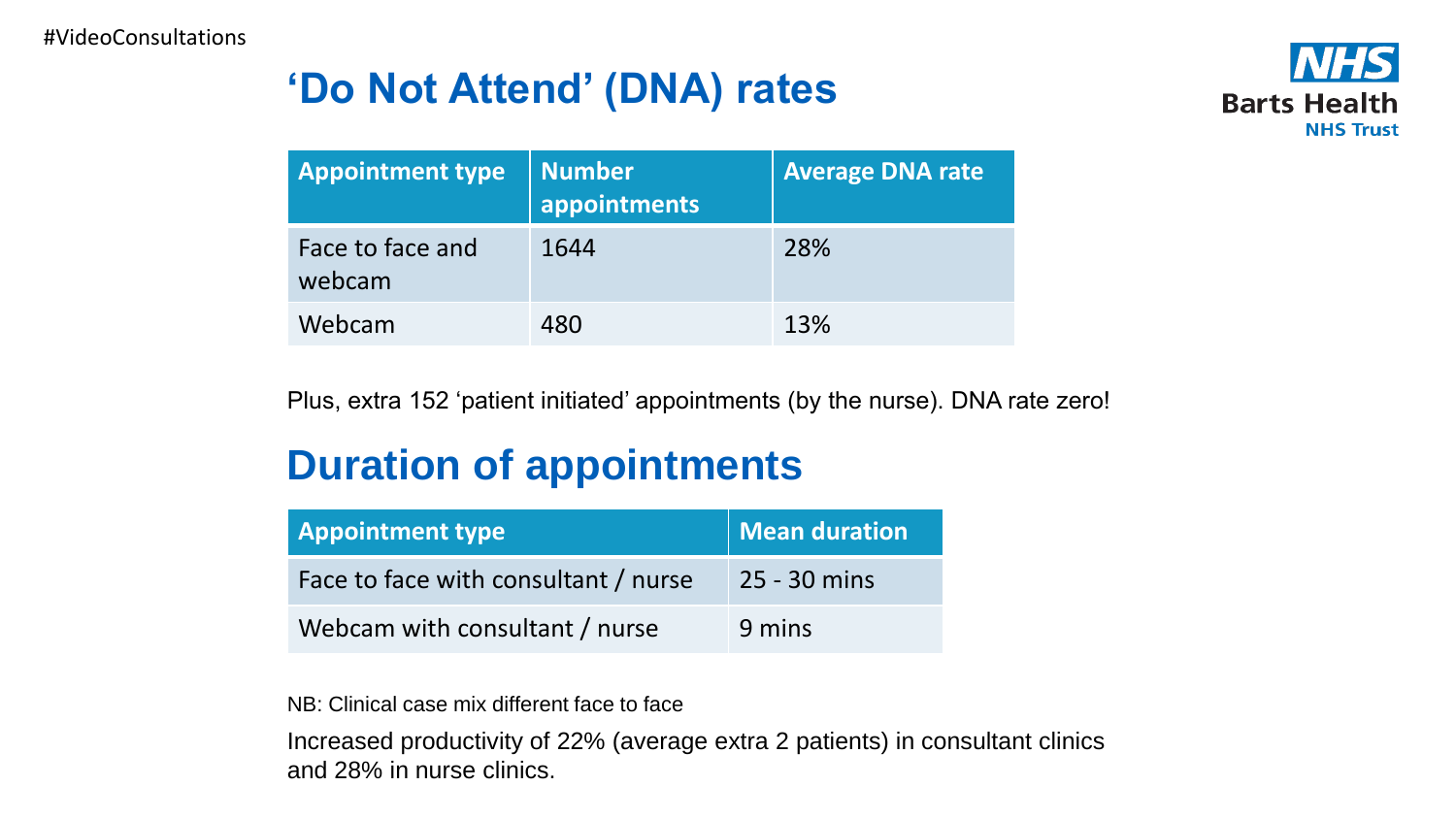#VideoConsultations



## **A&E and Hba1c levels before and after**

Promising but inconclusive –not a controlled trial, too many variables.

Average Hba1c pre-Skype 70 mmol/mol; post Skype 65 mmol/mol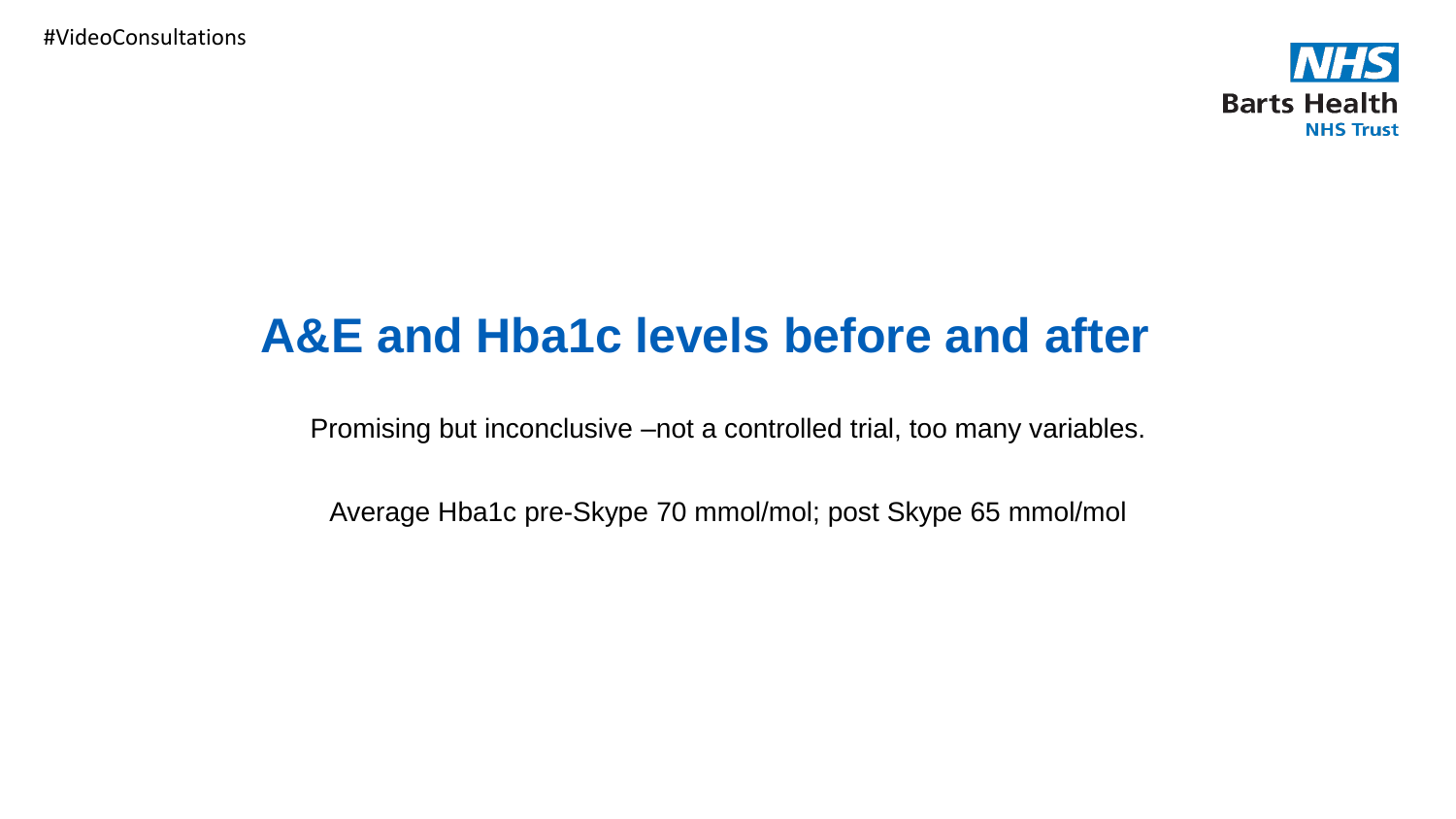



**1. Convenience; saves time, 'better waiting experience'; saves money**

#### *Fitting appointments around every day lives*

#### **2. More likely to keep webcam appointments**

"Skype would have been really good when I was at Uni. I hardly came to appointments because I just wanted to forget I had diabetes. Diabetes is a loooooooong journey! I use it a lot now as I can't always get time off to come to my appointments and I need my job."

#### **3. Quality of care same as face to face**

#### *"If you are not well and you are Skyping they can see you are not well"*

#### **4. Prior relationship with the clinician**

Quality of the conversation via webcam attributed to quality of existing relationship

#### **5. Feel more in control / ownership**

#### **6. Need a balance of face to face & webcam**

- **Examination**
- Hands on assistance e.g. insulin pump
- Sharing of numerical or visual information easier
- Interpersonal interaction face to face

DAWN and DREAMS: 43 patient interviews, 4 patient focus groups, 28 completed on-line questionnaires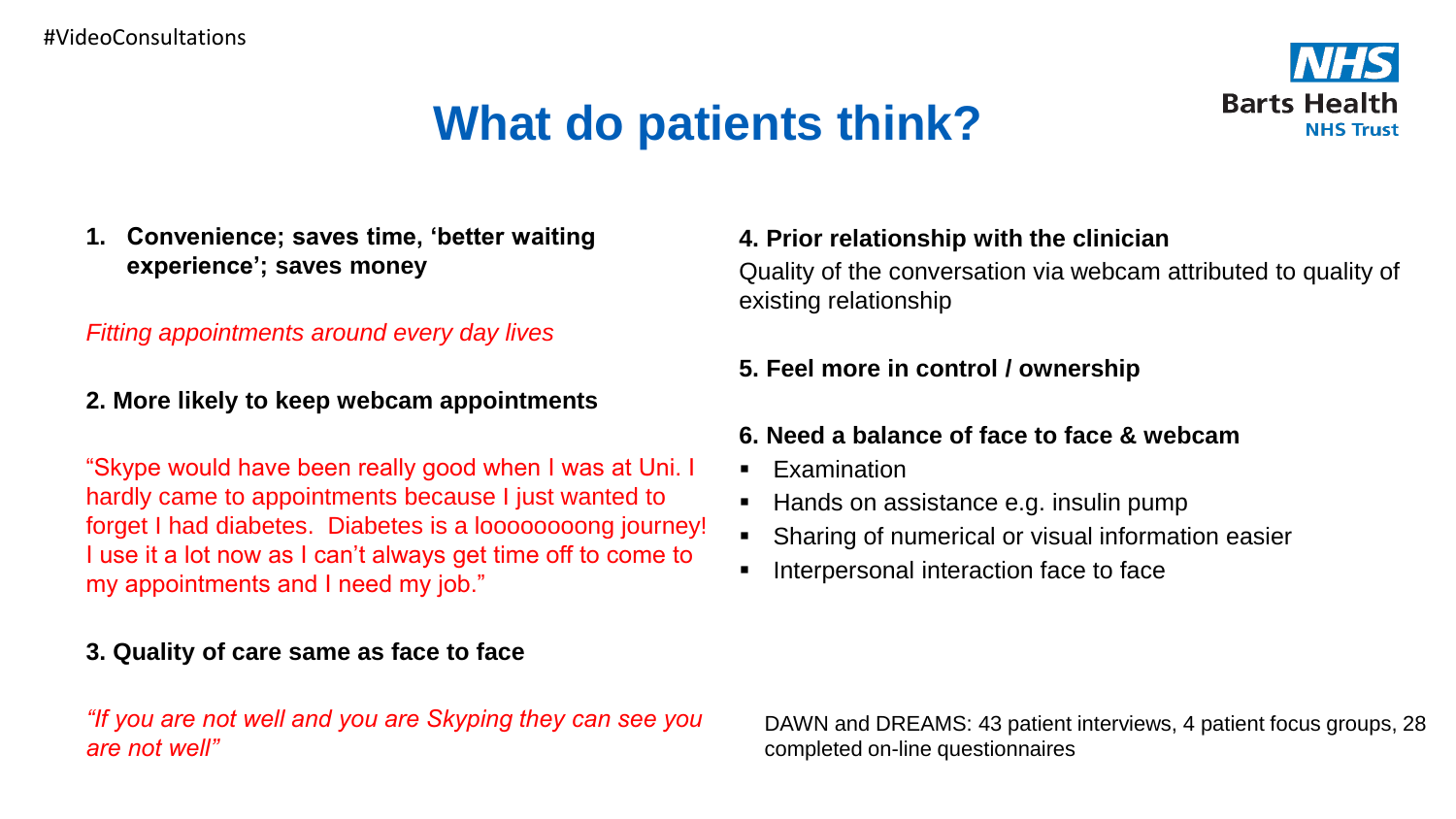#VideoConsultations









## SCALING UP VIRTUAL CONSULTATIONS ACROSS THE NHS

## **Implementing, evaluating and sustaining improvements**

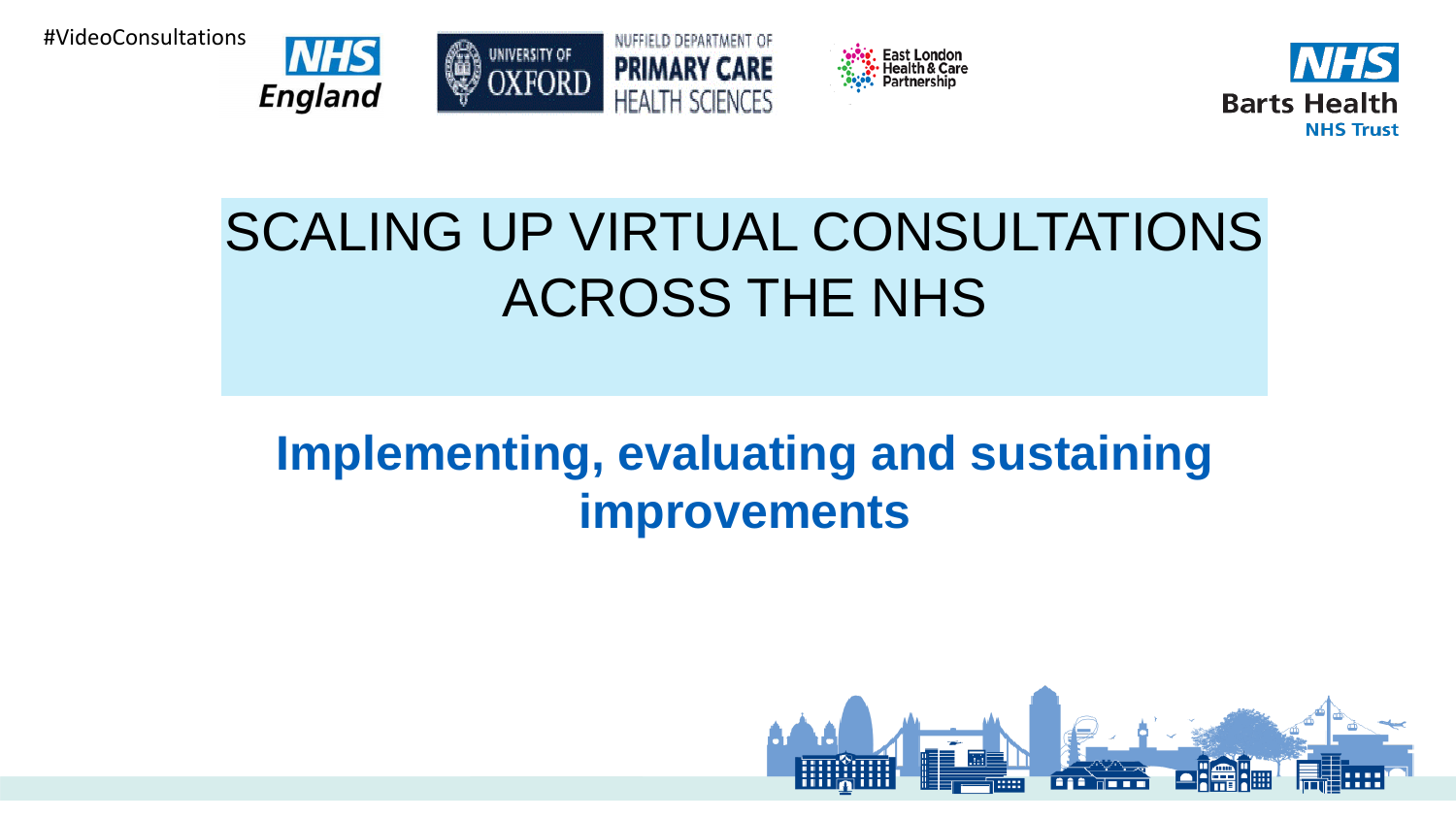## The plan: technology enabled service re-design

| Work package 1                                                                                                                                                                                                                                                                                      | <b>Work package 2</b>                                                                                                                                                                                                                                                                                                                                                           | Work package 3                                                                                                                                                                                                                                                                                                                                                                         |
|-----------------------------------------------------------------------------------------------------------------------------------------------------------------------------------------------------------------------------------------------------------------------------------------------------|---------------------------------------------------------------------------------------------------------------------------------------------------------------------------------------------------------------------------------------------------------------------------------------------------------------------------------------------------------------------------------|----------------------------------------------------------------------------------------------------------------------------------------------------------------------------------------------------------------------------------------------------------------------------------------------------------------------------------------------------------------------------------------|
| <b>Create Virtual</b>                                                                                                                                                                                                                                                                               | <b>Phased roll-out of</b>                                                                                                                                                                                                                                                                                                                                                       | <b>Engage with national</b>                                                                                                                                                                                                                                                                                                                                                            |
| <b>Consultation Unit</b>                                                                                                                                                                                                                                                                            | virtual consultations                                                                                                                                                                                                                                                                                                                                                           | level decision makers                                                                                                                                                                                                                                                                                                                                                                  |
| Cross-departmental<br>support team to<br>facilitate spread<br>Online forum and<br>$\mathcal{L}_{\rm{eff}}$<br>resource directory<br>Quarterly<br>$\mathcal{L}_{\mathcal{A}}$<br>demonstration clinics<br><b>Shared learning</b><br>$\mathcal{L}_{\mathcal{A}}$<br>(knowledge exchange<br>workshops) | Locally: Transforming<br>$\mathcal{L}_{\mathcal{A}}$<br><b>Services Together (TST)</b><br><b>Outpatient programme</b><br>Integrate with eLPR<br>$\mathcal{L}_{\mathcal{A}}$<br>(real time record<br>sharing) and<br><b>Population Health</b><br><b>Informatics</b><br>programmes<br><b>Nationally: 60</b><br>$\mathcal{L}$<br>expressions of interest;<br>2 services identified | Align national policy, tariff,<br>and governance, with:<br>Local partners, and<br>$\mathcal{L}_{\mathcal{A}}$<br>virtual consultation<br>working groups<br>Policymakers (e.g. NHS<br>$\mathcal{L}_{\rm{in}}$<br>England, NHS Digital)<br>Industry (e.g.<br>$\mathcal{L}_{\mathcal{A}}$<br>Microsoft)<br>Professions (e.g. GMC)<br><b>Ensure sustainability</b><br><b>Dissemination</b> |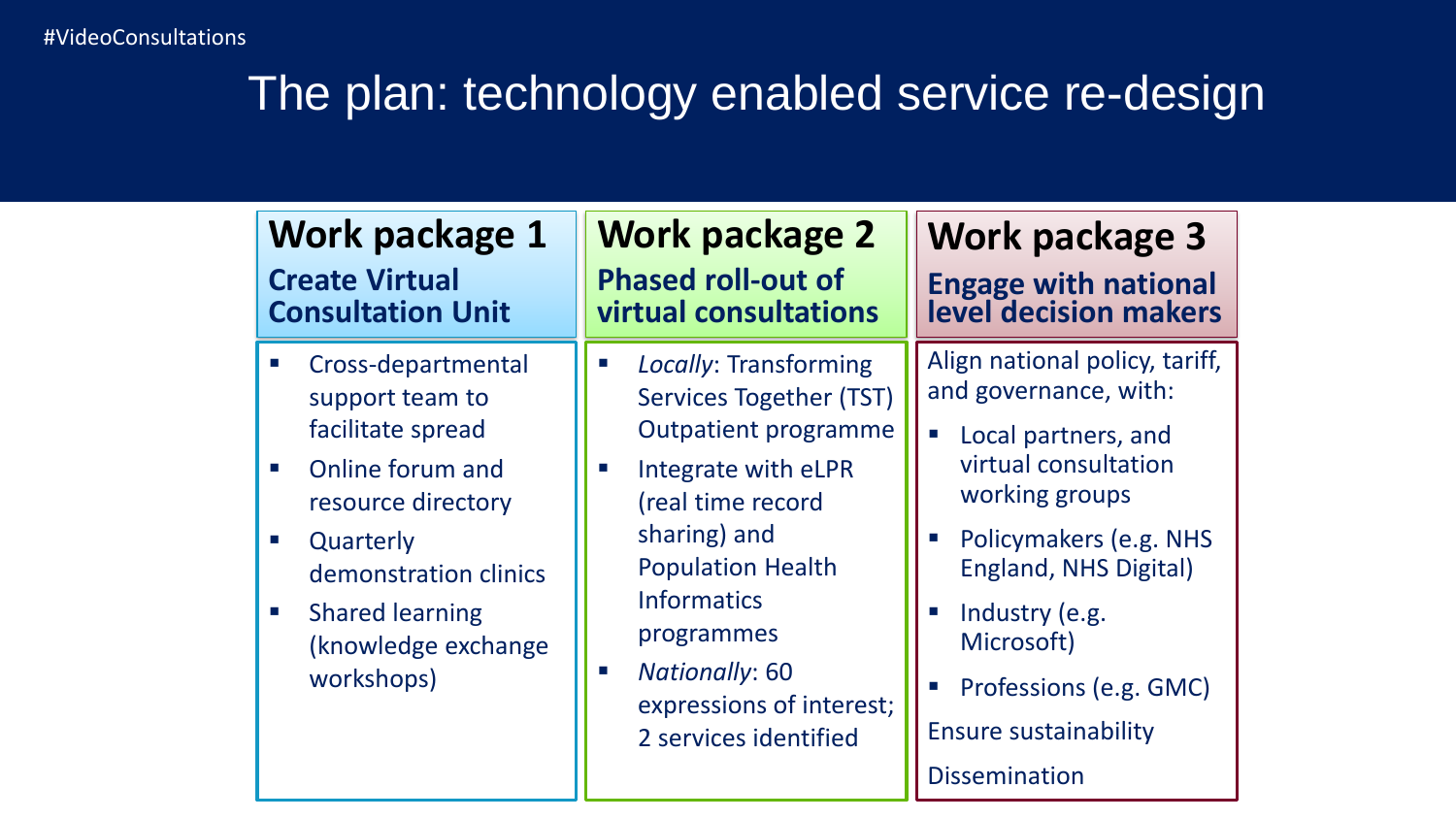## **How are we doing?**



- 1. Covid national and local surge: 18 services set up within Barts Health; 13 waiting
- 2. Working with 3 main external partners and informally as part of a network of sites using online consultations
- 3. Widespread roll-out of Attend Anywhere, supported by NHSI
- 4. Resource material including patient and staff guidance, SOP, animation film for patients, publications, Information Governance incl. for working from home
- 5. Evaluation

For further information

<https://www.bartshealth.nhs.uk/videoconsults>

Twitter: @NHSBartsHealth @AliceMorrisey #videoconsultsNHS

"Interaction in Video Consultations: a linguistic ethnographic study

of video-mediated consultations between patients and clinicians

in Diabetes, Cancer, and Heart Failure services". Sara Shaw, Lucas Seuren, Joseph Wherton, Deborah Cameron, Christine A'Court, Shanti Vijayaraghavan, Joanne Morris, Satyajit Bhattacharya, Greenhalgh Trisha. May 2020, JIMR.